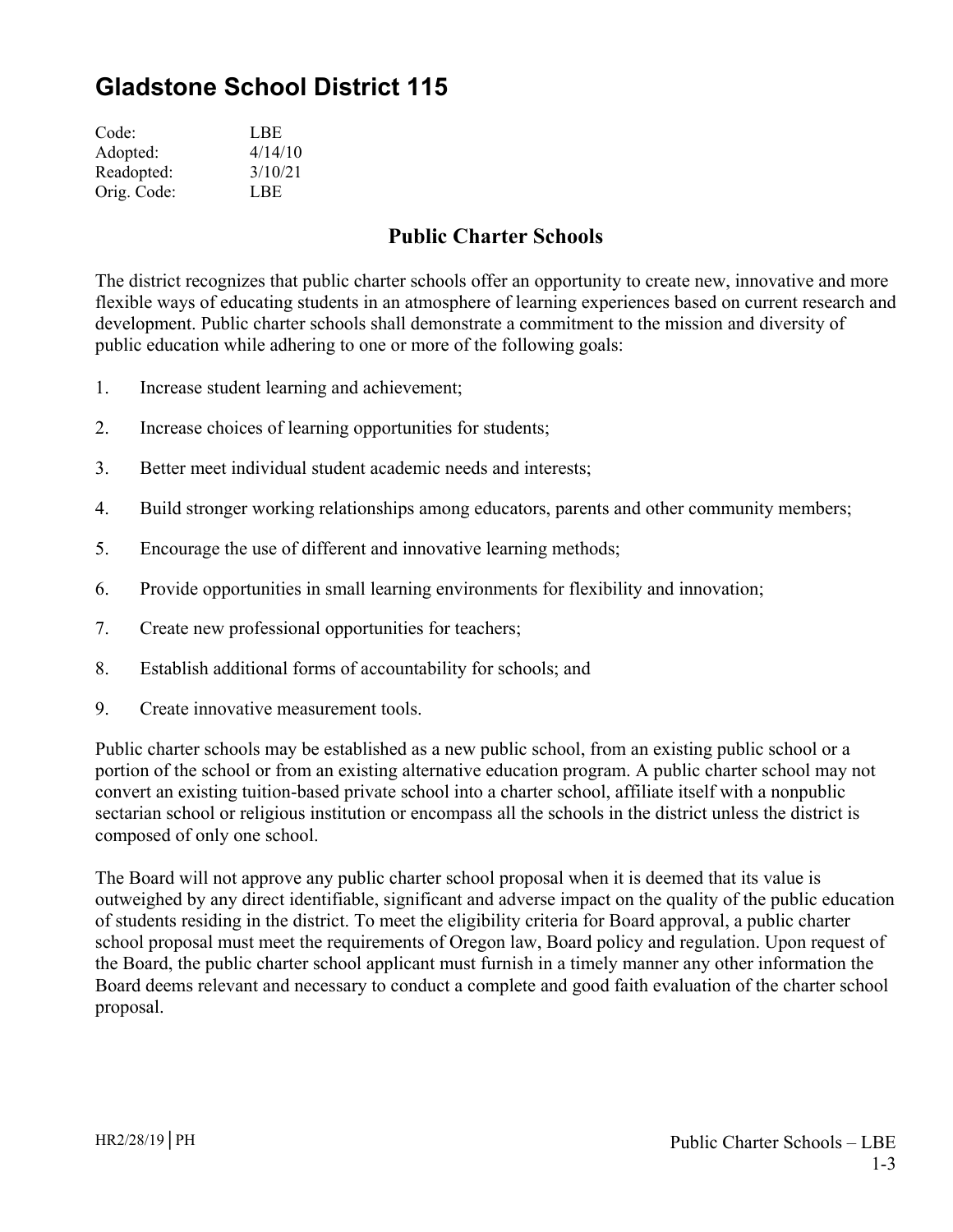The district will determine if it has any vacant, unused or underutilized buildings. Buildings may be made available for public charter school use, subject to Board approval. Approved use may be limited to instructional purposes only. Appropriate-use fees will be determined by the Board. Public charter school use outside the district's instructional day will be subject to Board policy KG, Community Use of District Facilities and accompanying administrative regulation.

Public charter school students may, upon request, be allowed to participate in district programs such as physical education, instrumental and vocal music offerings or other selected options if space and materials are available. Students must adhere to state law, Board policies, regulations and rules concerning conduct and discipline.

Public charter school students in grades K-8 may participate in their resident district's activities that are offered before or after regular school hours. Public charter school students in grades 9-12 may participate in their resident district's available activities that are sanctioned by the Oregon School Activities Association (OSAA) when the requirements found in Oregon law are met.

The district may provide instructional materials, lesson plans or curriculum guides for use in a public charter school.

The public charter school employer will be determined with each proposal. If the Board is the employer, the terms of the current collective bargaining agreement will be examined to determine which parts of the agreement apply. If the Board is not the sponsor of the public charter school, it shall not be the employer and will not collectively bargain with public charter school employees.

The district will annually by December  $1<sup>1</sup>$ , calculate the number of students residing in the district who are enrolled in a virtual public charter school. When the percentage is more than three percent, the district may choose to not approve additional students for enrollment to any virtual public charter school, subject to the requirements in Oregon Administrative Rule (OAR) 581-026-0305(2).

The district is only required to use data that is reasonably available to the district including but not limited to the following for such calculation:

- 1. The number of students residing in the district enrolled in the schools within the district;
- 1. The number of students residing in the district enrolled in public charter schools located in the district;
- 2. The number of students residing in the district enrolled in virtual public charter schools;
- 3. The number of home-schooled students who reside in the district and who have registered with the educational service district; and

The number of students who reside in the district enrolled in private schools located within the school district.

 $\overline{a}$ 

 $3$  Per OAR 581-026-0305(7)(a) the district must choose annual, semi-annual, or other date used for calculation; dates are provided as a recommendation only.